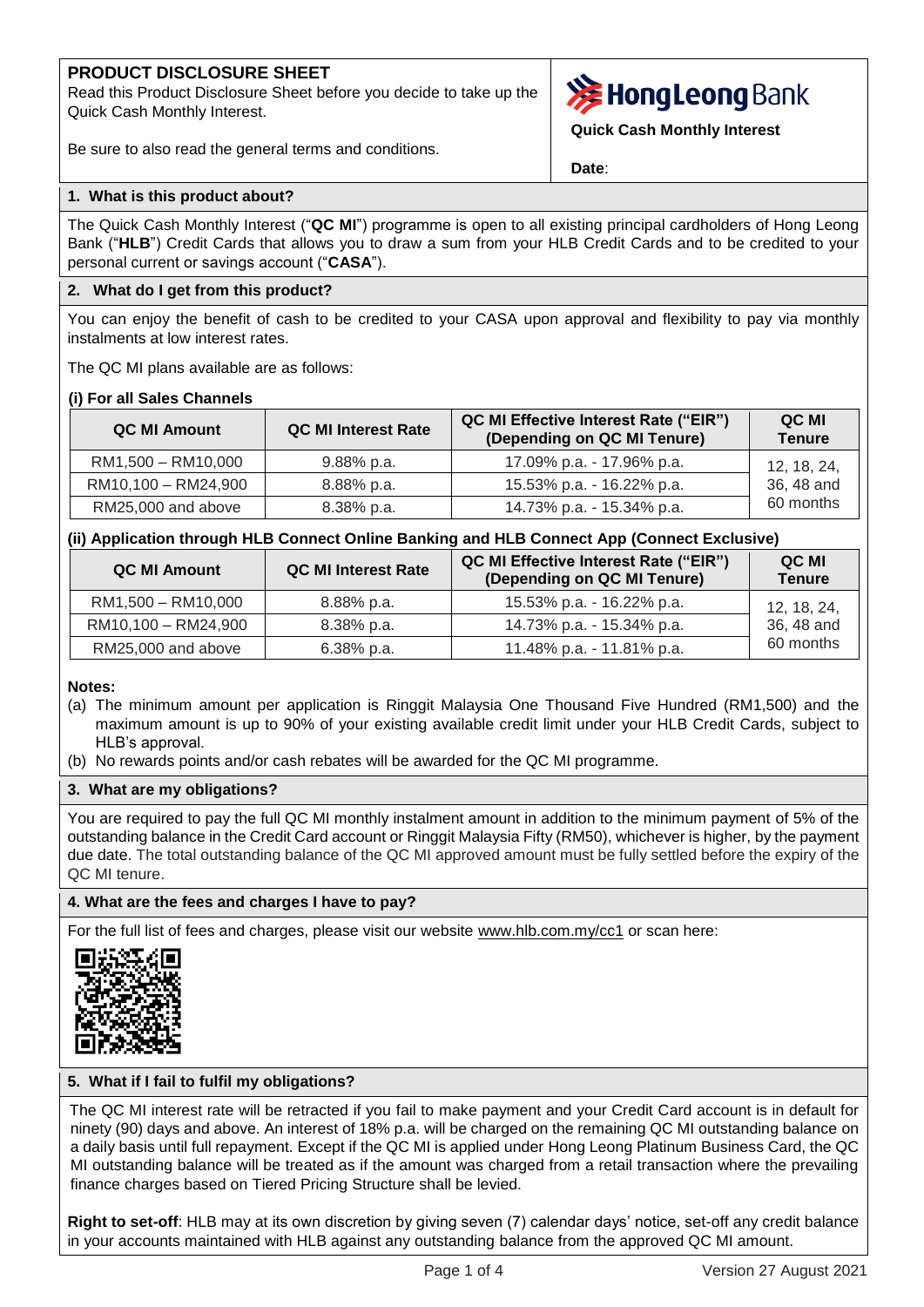### **6. What if I fully settle the balance before its maturity?**

At least one (1) month's notice shall be given to HLB should you wish to early settle the remaining QC MI outstanding balance before the expiry of the QC MI tenure. An early settlement fee will be charged to your Credit Card account.

#### **7. What are the major risks?**

- (a) You are required to pay the full QC MI monthly instalment in addition to the 5% monthly minimum payment due on the outstanding balance in the Credit Card account by the payment due date. Think about your repayment capacity before applying for the QC MI programme.
- (b) After the expiry of the QC MI tenure, an interest of 18% p.a. will be charged on the remaining QC MI outstanding balance on a daily basis until full repayment.
- (c) In the event your Credit card account is cancelled or terminated before the expiry of the QC MI tenure, or breach any of the QC MI terms and conditions as well as the prevailing terms and conditions of the HLB's Cardholder Agreement, you shall forthwith settle the remaining QC MI outstanding balance including fees and interest. Otherwise, the outstanding balance will be charged with an interest of 18% per annum on a daily basis until full repayment.

#### **8. What do I need to do if there are changes to my contact details?**

HLB must be informed of any changes to your contact details such as email address, mailing address and telephone numbers as soon as possible to ensure all correspondences reach you on a timely manner. You may call HLB Contact Centre at 03–7626 8899 to make the changes. For HLB Online customers, please log on to HLB Connect Online Banking and select "Setting" followed by "Update Contact Info".

#### **9. Where can I get further information?**

- (a) For the latest information contained in this Product Disclosure Sheet and full terms & conditions of our products, please visit [www.hlb.com.my](http://www.hlb.com.my/) ("**HLB's Website**"). In the event of any discrepancies, the latest information and terms & conditions on HLB's Website shall prevail.
- (b) If you have difficulties in making repayments:
	- (i) Contact us earliest possible to discuss repayment alternatives. You may contact HLB **Consumer Collections Department** at Hong Leong Bank Berhad, Level 2, Tower A, PJ City Development, 15A, Jalan 219, Section 51A, Petaling Jaya, 46100 Selangor. Tel: 03-7959 1888 Fax: 03-7873 555. Email: [HLBB-](mailto:HLBB-CreditControl*TL@hlbb.hongleong.com.my)[CreditControl\\*TL@hlbb.hongleong.com.my;](mailto:HLBB-CreditControl*TL@hlbb.hongleong.com.my) or
	- (ii) Seek the services of **Agensi Kaunseling dan Pengurusan Kredit (AKPK)**, an agency established by Bank Negara Malaysia to provide free services on money management, credit counselling, financial education and debt restructuring for individuals. You can contact AKPK at Level 5 and 6, Menara Bumiputera Commerce, Jalan Raja Laut, 50350 Kuala Lumpur. Tel: 03-2616 7766. Email: [enquiry@akpk.org.my;](mailto:enquiry@akpk.org.my) or
	- (iii) Find out more about **POWER!** (Pengurusan Wang Ringgit Anda) Programme, offered by AKPK, promotes prudent money management and financial discipline to individual borrowers. To register and for further information, kindly call 03-2616 7766 or visit the website at www.akpk.org.my.
- (c) To make a complain on products or services offered, you may contact HLB **Customer Advocacy** at Level 13A, Menara Hong Leong, No 6, Jalan Damanlela, Bukit Damansara, 50490 Kuala Lumpur. Phone: 03-7626 8801/ 03-7626 8802/ 03-7626 8812. Email: [customerservice@hlbb.hongleong.com.my.](mailto:customerservice@hlbb.hongleong.com.my)
- (d) If your query or complaint is not satisfactorily resolved by us, you may contact **Bank Negara Malaysia** LINK or TELELINK at Block D, Bank Negara Malaysia, Jalan Dato' Onn, 50480 Kuala Lumpur. Tel: 1-300-88-5465 Fax: 03-2174 1515. Email: bnmtelelink@bnm.gov.my.

#### **10. Other credit card products available**

#### **More exciting privileges that come with our Credit Cards:**

- (i) Touch'n Go Zing Card is the companion card that is linked to your HLB Credit Cards. It auto-reloads Ringgit Malaysia One Hundred (RM100) every time the balance in the Touch'n Go Zing Card reaches below Ringgit Malaysia Fifty (RM50).
- (ii) Auto Balance Conversion (ABC)
- (iii) Quick Cash One-Time Fee
- (iv) Balance Transfer (BT)
- (v) Balance Transfer One-Time Fee
- (vi) Relief Conversion Plan (RCP)
- (vii) Extended Payment Plan (EPP)
- (viii) Flexi Payment Plan (FPP)

# **IMPORTANT NOTE: LEGAL ACTION MAY BE TAKEN AGAINST YOU IF YOU DO NOT KEEP UP REPAYMENTS ON YOUR QUICK CASH MONTHLY INTEREST BALANCE.**

The information provided in this sheet is valid as at 27 August 2021.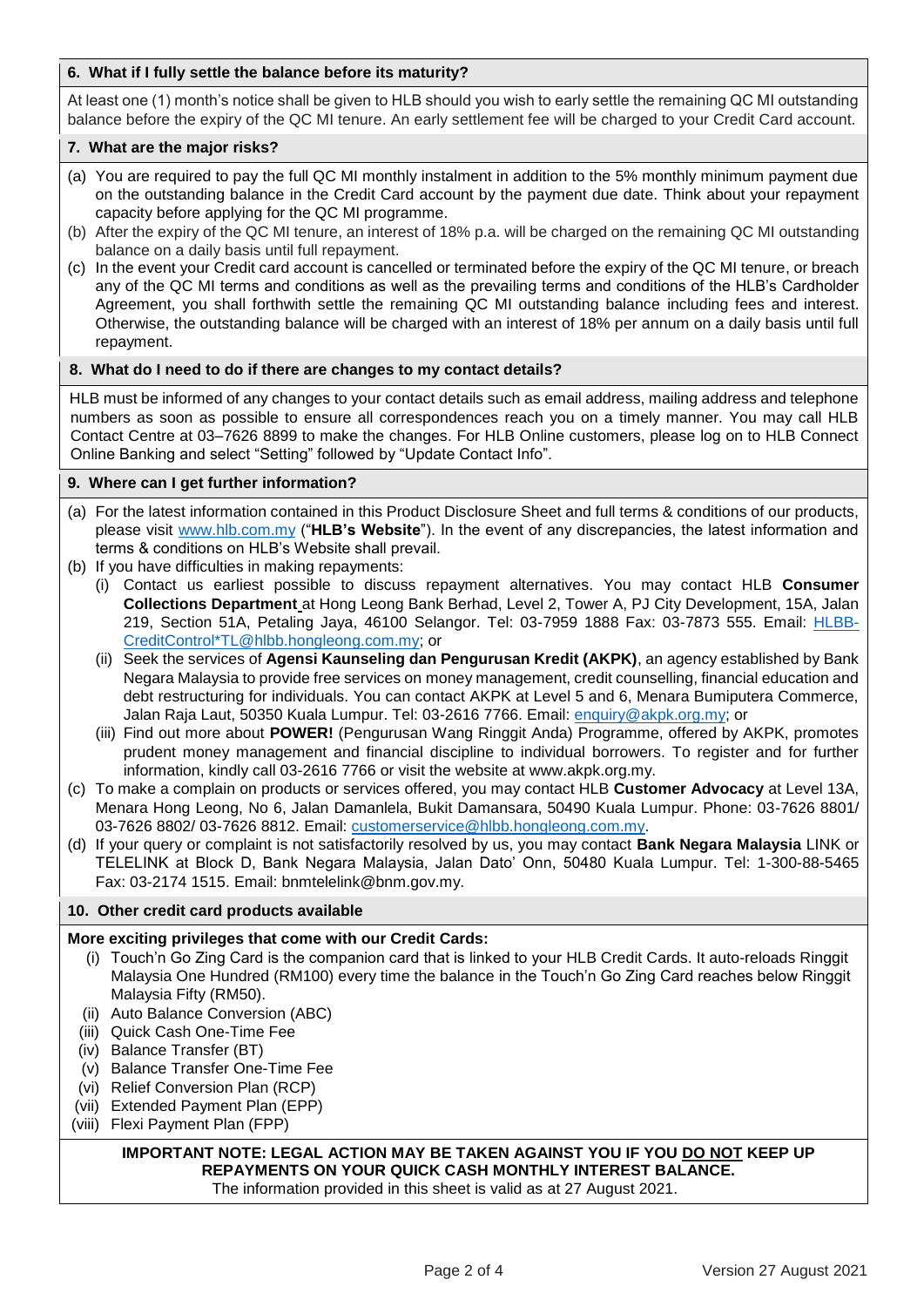# **HELAIAN PENDEDAHAN PRODUK**

Sila Baca Helaian Pendedahan Produk ini sebelum anda memilih and melanggani Quick Cash Faedah Bulanan.

Pastikan anda juga membaca terma dan syarat am.



**Quick Cash Faedah Bulanan**

Tarikh:

### **1. Apakah Produk ini?**

Program Quick Cash Faedah Bulanan (Quick Cash Monthly Interest) ("**QC MI**") terbuka untuk semua pemegang kad utama Kad Kredit Hong Leong Bank ("**HLB**") sedia ada. QC MI membernakan anda mengeluarkan sejumlah wang dari Kad Kredit HLB dan dikreditkan ke akaun semasa atau simpanan peribadi anda ("**CASA**").

### **2. Apakah saya peroleh daripada produk ini?**

Setelah pemohonan diluluskan, anda boleh menikmati manfaat wang tunai yang akan dikreditkan ke CASA anda dan fleksibiliti pembayaran secara ansuran bulanan dengan kadar faedah yang rendah.

Pelan QC MI yang ditawarkan adalah seperti berikut:

#### **(i) Untuk semua Saluran Jualan**

| Amaun QC MI          | Kadar Faedah QC MI | Kadar Faedah Efektif ("EIR")<br>(Menurut Tempoh QC MI) | <b>Tempoh</b><br>QC MI             |
|----------------------|--------------------|--------------------------------------------------------|------------------------------------|
| RM1,500 - RM10,000   | 9.88% setahun      | 17.09% - 17.96% setahun                                |                                    |
| RM10,100 - RM24,000  | 8.88% setahun      | 15.53% - 16.22% setahun                                | 12, 18, 24, 36,<br>48 and 60 bulan |
| RM25,000 dan ke atas | 8.38% setahun      | 14.73% - 15.34% setahun                                |                                    |

# **(ii) Permohonan melalui HLB Connect Online Banking dan Applikasi HLB Connect (Eksklusif Connect)**

| Amaun QC MI          | Kadar Faedah QC MI | Kadar Faedah Efektif ("EIR")<br>(Menurut Tempoh QC MI) | <b>Tempoh</b><br>QC MI             |
|----------------------|--------------------|--------------------------------------------------------|------------------------------------|
| RM1,500 - RM10,000   | 8.88% setahun      | 15.53% - 16.22% setahun                                |                                    |
| RM10,100 - RM24,000  | 8.38% setahun      | 14.73% - 15.34% setahun                                | 12, 18, 24, 36,<br>48 and 60 bulan |
| RM25,000 dan ke atas | 6.38% setahun      | 11.48% - 11.81% setahun                                |                                    |

#### **Catatan:**

- (a) Amaun minimum bagi setiap permohonan adalah Seribu Lima Ratus (RM1,500) dan amaun maksimum sehingga 90% daripada had kredit sedia ada pada Kad Kredit HLB anda, tertakluk kepada kelulusan HLB.
- (b) Mata ganjaran atau rebat tunai tidak akan diberikan untuk program QC MI.

#### **3. Apakah obligasi saya?**

Anda dikehendaki membayar sepenuhnya ansuran bulanan QC MI bersama dengan 5% daripada baki tertunggak dalam akaun Kad Kredit atau Ringgit Malaysia Lima Puluh (RM50), mana yang lebih tinggi, mengikut tarikh akhir pembayaran. Jumlah baki tertunggak daripada amaun QC MI yang diluluskan mesti dijelaskan sepenuhnya sebelum tamat tempoh pembayaran QC MI.

#### **4. Berapa fi dan caj yang perlu saya bayar?**

Untuk senarai penuh fi dan caj yang lengkap, sila layari laman web kami [http://www.hlb.com.my/cc2](https://www.hlb.com.my/ms/personal-banking/help-support/fees-and-charges.html?icp=hlb-bm-all-footer-txt-feecharges) atau imbas di sini:



#### **5. Apakah akan terjadi jika saya gagal memenuhi tanggungjawab saya?**

Kadar faedah QC MI akan ditarik balik sekiranya anda gagal membuat pembayaran dan akaun Kad Kredit anda ingkar selama sembilan puluh (90) hari ke atas. Kadar faedah 18% setahun akan dikenakan ke atas baki tertunggak daripada amaun QC MI dikira atas dasar harian sehingga pembayaran penuh. Kecuali jika QC MI dimohon melalui Kad Hong Leong Platinum Business, baki tertunggak akan diperlakukan sebagai amaun daripada transaksi runcit di mana caj kewangan yang dikenakan adalah berdasarkan Struktur Harga Mengikut Kumpulan.

**Hak tolak selesai**: Bank boleh mengikut budi bicaranya dengan memberi notis tujuh (7) hari kalendar, membuat tolakan baki kredit dalam akaun-akaun anda yang diselenggarakan dengan HLB untuk melunaskan baki tertunggak daripada amaun QC MI yang diluluskan.